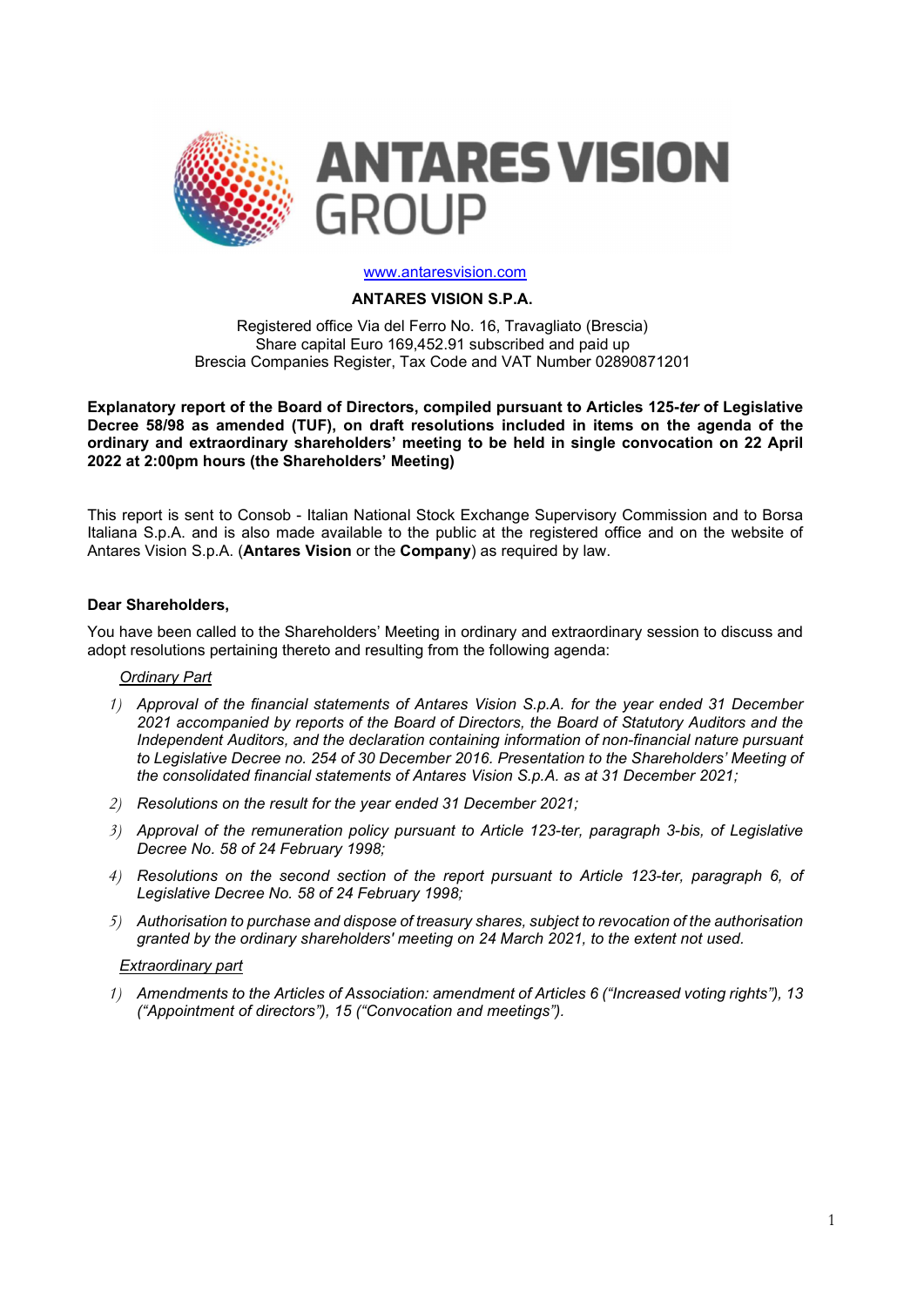### EXTRAORDINARY PART

Explanatory report of the Board of Directors on the first and only item on the agenda of the Shareholders' Meeting in extraordinary session, convened for 22 April 2022 in a single convocation, drafted pursuant to Article 72 of the Issuers Regulation and in accordance with the provisions of Annex 3A, Schedule 3, of the Issuers Regulation

Amendments to the Articles of Association: amendment of Articles 6 ("Increased voting rights"), 13 ("Appointment of directors") and 15 ("Convocation and meetings").

# Dear Shareholders,

With regard to the first and only item on the agenda of the extraordinary part of the Shareholders' Meeting, this section contains an explanation of the reasons and content of the proposed amendments to the Company's Articles of Association.

### 1) Reasons for the proposed changes

The proposal to amend Articles 6 ("Increased voting rights"), 13 ("Appointment of directors") and 15 ("Convocation and meetings") is intended to comply with applicable legislation on companies listed on regulated markets.

As you are aware, on 22 February 2021, the extraordinary shareholders' meeting of Antares Vision resolved to adopt the text of the articles of association currently in force (the Current Articles of Association).

As a result of observations made by the Italian National Stock Exchange Supervisory Commission (CONSOB) during the preliminary phase, in the context of the procedure for the Company's admission to trading on the MTA market (now Euronext Milan), it is necessary to make certain amendments to the Current Articles of Association, which have already been agreed upon with the Commission.

Since these amendments are merely formal nature and in line with the best practices of companies with shares listed on a regulated market, CONSOB requested the new Articles of Association to be approved by the Board of Directors then in office, with an undertaking to submit their approval to the first convenient extraordinary shareholders' meeting of the Company, i.e. without a requirement to convene an ad hoc shareholders' meeting. Shareholders are therefore asked to approve these amendments to the current Current Articles of Association.

The following points should be noted with particular reference to the amendments requested by Consob concerning technical methods for registration of the Company's shareholders on a special list established by the Company for the purposes of increasing voting rights. According to CONSOB's instructions, and in line with the most recent practices adopted by companies with shares listed on a regulated market, the matter should be governed by internal regulations subject to the approval of the Board of Directors, in order to facilitate any amendment or revision that may be necessary over time (the Regulations for Increased Voting Rights). The Regulations for Increased Voting Rights already approved by the Company's Board of Directors will enter into force when the text of the amended Articles of Association enters into force, and will be made available on the Company's website at https://it.antaresvision.com/investitori/investor-relations/1915/voto-maggiorato.

The further amendments proposed for adoption are of a purely formal nature.

Further, it is proposed to amend – at Article 15 – the requisite of the proof of receipt with regard to the notice of convocation of the board of directors' meetings, because it is not required by law and for simplicity of operation.

### 2) Articles of association for comparison

The following table shows a comparison between the text of the Current Articles of Association and the text of the proposed new Articles of Association, indicating the amended and/or added parts in bold in the new text.

| <b>CURRENT TEXT</b>     | <b>PROPOSED TEXT</b>    |
|-------------------------|-------------------------|
| Article 6               | <b>Article 6</b>        |
| Increased voting rights | Increased voting rights |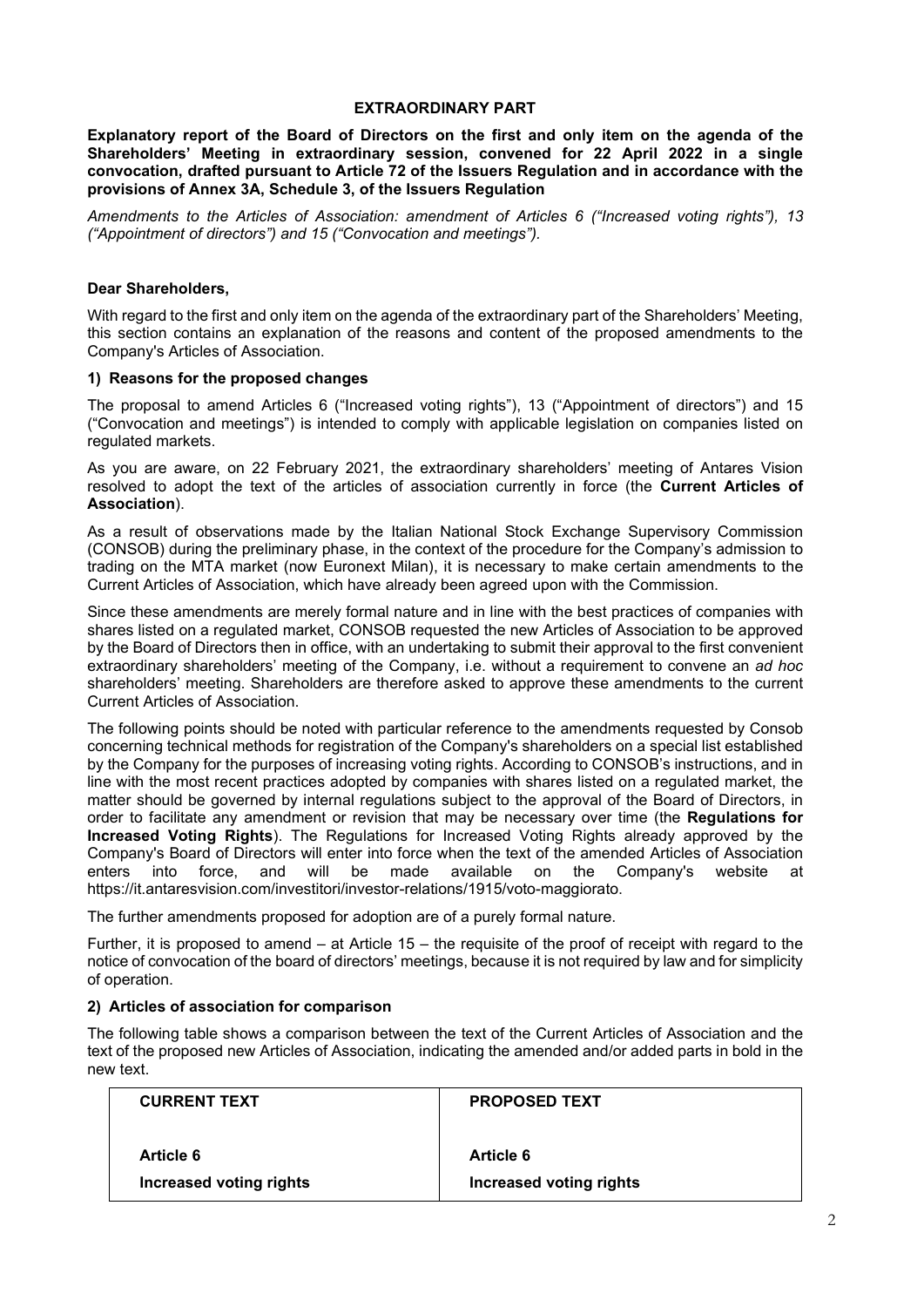6.2 Pursuant to Article 127-quinquies, paragraph 7, of the TUF, for the accrual for the period of continuous holding required for the vote increase, with respect to shares existing before the start date of trading on the electronic regulated market organised and managed by Borsa Italiana S.p.A., the holding period accrued prior to that time and following the start of trading of the Company's Ordinary Shares on the AIM Italia multilateral trading system, organised and managed by Borsa Italiana S.p.A., shall also be taken into account (the 'AIM Listing'), provided that the occurrence of such condition is attested by the registration in the Special List that the Company has established for this purpose since the AIM Listing.

# CURRENT TEXT

### Article 6

### Increased voting rights

6.4 The Company establishes and keeps at the registered office, with the forms and content provided for in the legislation, including regulations, in force pro tempore, a Special List to which shareholders wishing to benefit from increased voting rights must register. In order to be included on the Special List, shareholders entitled pursuant to these Articles of Association must submit an application in accordance with the following provisions:

the application must be accompanied by the communication provided for in Article 44, paragraph 2, of the Joint Order on Post-Trading issued by CONSOB and the Bank of Italy of 13 August 2018 as amended from time to time, concerning the Entitling Right in Rem;

- in the case of entities other than natural persons, the application must specify whether the entity is subject to direct or indirect control by third parties, the identification data of any ultimate parent company and the relevant chain of control;

- in order to obtain increased voting rights, the entitled shareholder must also submit the communication provided for in Article 44, paragraph 3,

6.2 Pursuant to Article 127-quinquies, paragraph 7, of the TUF, for the accrual for the period of continuous holding required for the vote increase, with respect to shares existing before the start date of trading on the **electronic** regulated market organised and managed by Borsa Italiana S.p.A., the holding period accrued prior to that time and following the start of trading of the Company's Ordinary Shares on the AIM Italia multilateral trading system, organised and managed by Borsa Italiana S.p.A., shall also be taken into account (the 'AIM Listing'), provided that the occurrence of such condition is attested by the registration in the Special List that the Company has established for this purpose since the AIM Listing.

# PROPOSED TEXT

# Article 6

# Increased voting rights

6.4 The Company establishes and keeps at the registered office, with the forms and content provided for in the legislation, including regulations, in force pro tempore, a Special List to which shareholders wishing to benefit from increased voting rights must register. In order to obtain inclusion on the Special List:

- shareholders entitled pursuant to these Articles of Association must submit a specific application, in the manner and within the time limits established in the regulations published on the Company's website;

- following verification of the necessary prerequisites, the Company will enter the shareholder on the List by the 15<sup>th</sup> day of the calendar month following the month in which the shareholder's application was received;

following the application for registration, the holder of the shares for which an entry on the List was made or the holder of the right in rem which confers the voting right - must immediately notify the Company, directly or through its intermediary, of any case of cessation of the increased vote or the relevant conditions;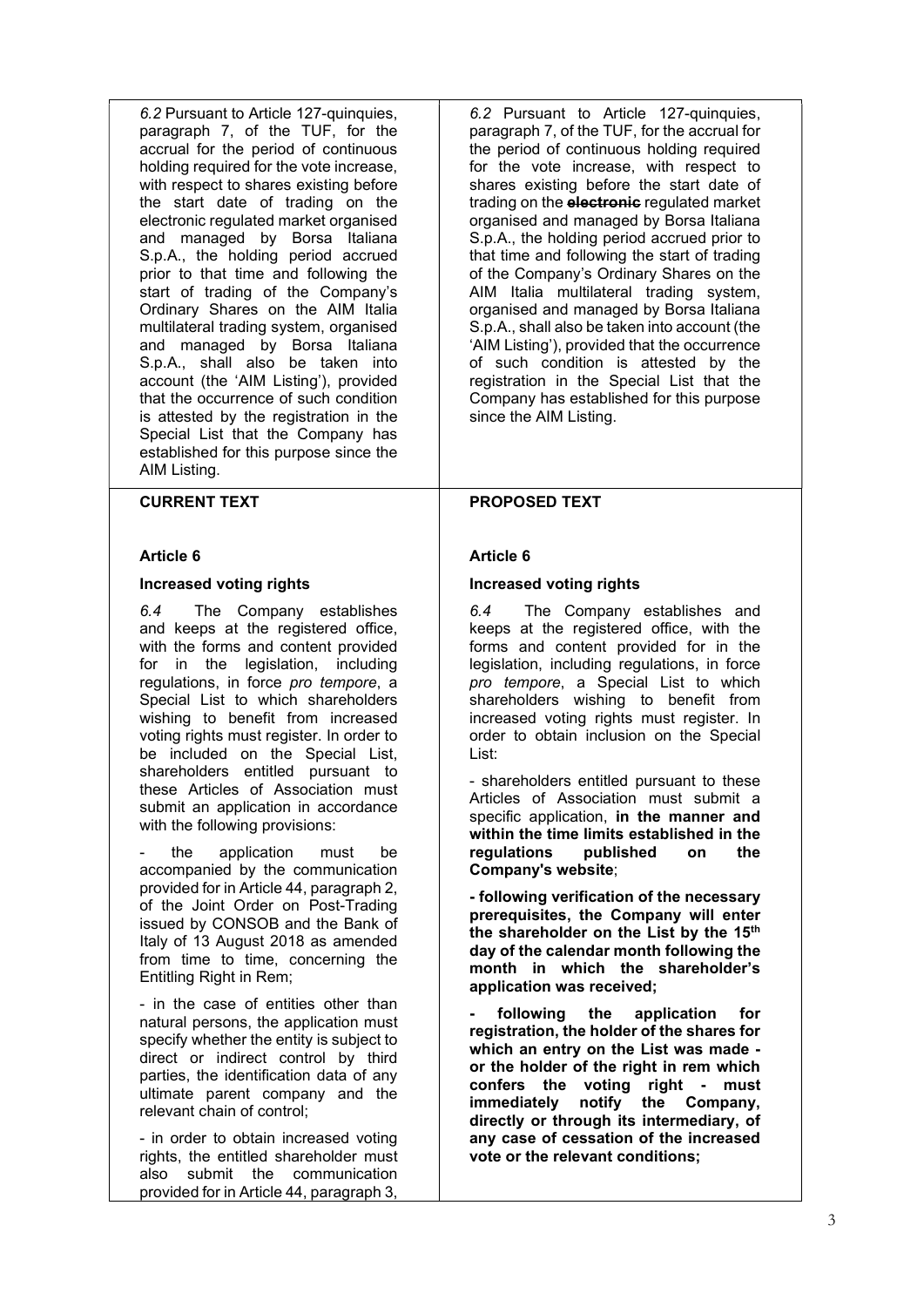| of the of the Joint Order on Post-<br>Trading issued by CONSOB and the<br>Bank of Italy of 13 August 2018 as<br>amended from time to time;                                                                                                                                                                                                                                                                                        | - the increased voting right may also be<br>requested for only part of the shares to<br>which the holder of the Entitling Right in<br>Rem is entitled;                                                                                                                                                                                                                                                                                                                                                                       |
|-----------------------------------------------------------------------------------------------------------------------------------------------------------------------------------------------------------------------------------------------------------------------------------------------------------------------------------------------------------------------------------------------------------------------------------|------------------------------------------------------------------------------------------------------------------------------------------------------------------------------------------------------------------------------------------------------------------------------------------------------------------------------------------------------------------------------------------------------------------------------------------------------------------------------------------------------------------------------|
| - the increased voting right may also<br>be requested for only part of the<br>shares to which the holder of the<br>Entitling Right in Rem is entitled;<br>- any shareholder entitled pursuant to<br>these Articles of Association may, at<br>any time, by a specific request<br>pursuant to the above provisions,<br>indicate further shares in respect of<br>which they wish to apply for inclusion<br>on the Special List.      | - any shareholder entitled pursuant to<br>these Articles of Association may, at any<br>time, by a specific request pursuant to the<br>above provisions, indicate further shares in<br>respect of which they wish to apply for<br>inclusion on the Special List.                                                                                                                                                                                                                                                              |
| <b>CURRENT TEXT</b>                                                                                                                                                                                                                                                                                                                                                                                                               | <b>PROPOSED TEXT</b>                                                                                                                                                                                                                                                                                                                                                                                                                                                                                                         |
|                                                                                                                                                                                                                                                                                                                                                                                                                                   |                                                                                                                                                                                                                                                                                                                                                                                                                                                                                                                              |
| <b>Article 6</b>                                                                                                                                                                                                                                                                                                                                                                                                                  | Article 6                                                                                                                                                                                                                                                                                                                                                                                                                                                                                                                    |
| <b>Increased voting rights</b>                                                                                                                                                                                                                                                                                                                                                                                                    | <b>Increased voting rights</b>                                                                                                                                                                                                                                                                                                                                                                                                                                                                                               |
| 6.5<br>The<br>Company may adopt<br>regulations governing the manner in<br>which the Special List is implemented.                                                                                                                                                                                                                                                                                                                  | 6.5<br>The<br>Company<br>adopt<br>may<br>regulations governing the manner in which<br>the Special List is implemented.                                                                                                                                                                                                                                                                                                                                                                                                       |
|                                                                                                                                                                                                                                                                                                                                                                                                                                   | 6.6 The verification of the prerequisites<br>for the attribution of the increased<br>voting rights is performed by the<br>administrative body - and on its behalf<br>by directors delegated for this purpose<br>- including with the aid of specially<br>appointed auxiliary personnel.                                                                                                                                                                                                                                      |
| <b>CURRENT TEXT</b>                                                                                                                                                                                                                                                                                                                                                                                                               | <b>PROPOSED TEXT</b>                                                                                                                                                                                                                                                                                                                                                                                                                                                                                                         |
| <b>Article 13</b>                                                                                                                                                                                                                                                                                                                                                                                                                 | <b>Article 13</b>                                                                                                                                                                                                                                                                                                                                                                                                                                                                                                            |
| <b>Appointment of directors</b>                                                                                                                                                                                                                                                                                                                                                                                                   | <b>Appointment of directors</b>                                                                                                                                                                                                                                                                                                                                                                                                                                                                                              |
| 13.3<br>Each list must include a<br>number of candidates – in accordance<br>with applicable legislation - who meet<br>the independence requirements laid<br>down by law, the applicable regulatory<br>provisions (including the regulations<br>for the electronic share market<br>organised and managed by Borsa<br>Italiana S.p.A.) and, where applicable<br>corporate governance<br>codes of<br>conduct adopted by the Company. | Each list containing more than 3<br>13.3<br>(three) candidates must include a number<br>persons<br>$\frac{1}{2}$<br>accordance<br>of<br>in<br>with<br>applicable legislation - who meet the<br>independence requirements laid down by<br>law, the applicable regulatory provisions<br>the<br>regulations<br>(including<br>for<br>the<br>electronic share regulated<br>market<br>organised and managed by Borsa Italiana<br>S.p.A.) and, where applicable corporate<br>governance codes of conduct adopted by<br>the Company. |
| <b>CURRENT TEXT</b>                                                                                                                                                                                                                                                                                                                                                                                                               | <b>PROPOSED TEXT</b>                                                                                                                                                                                                                                                                                                                                                                                                                                                                                                         |
| <b>Article 15</b>                                                                                                                                                                                                                                                                                                                                                                                                                 | <b>Article 15</b>                                                                                                                                                                                                                                                                                                                                                                                                                                                                                                            |
| <b>Convocation and meetings</b>                                                                                                                                                                                                                                                                                                                                                                                                   | <b>Convocation and meetings</b>                                                                                                                                                                                                                                                                                                                                                                                                                                                                                              |
| Meetings of the Board of<br>15.2<br>are convened<br>Directors<br>by the                                                                                                                                                                                                                                                                                                                                                           | Meetings of the Board of Directors<br>15.2<br>are convened by the Chairman or, in the                                                                                                                                                                                                                                                                                                                                                                                                                                        |